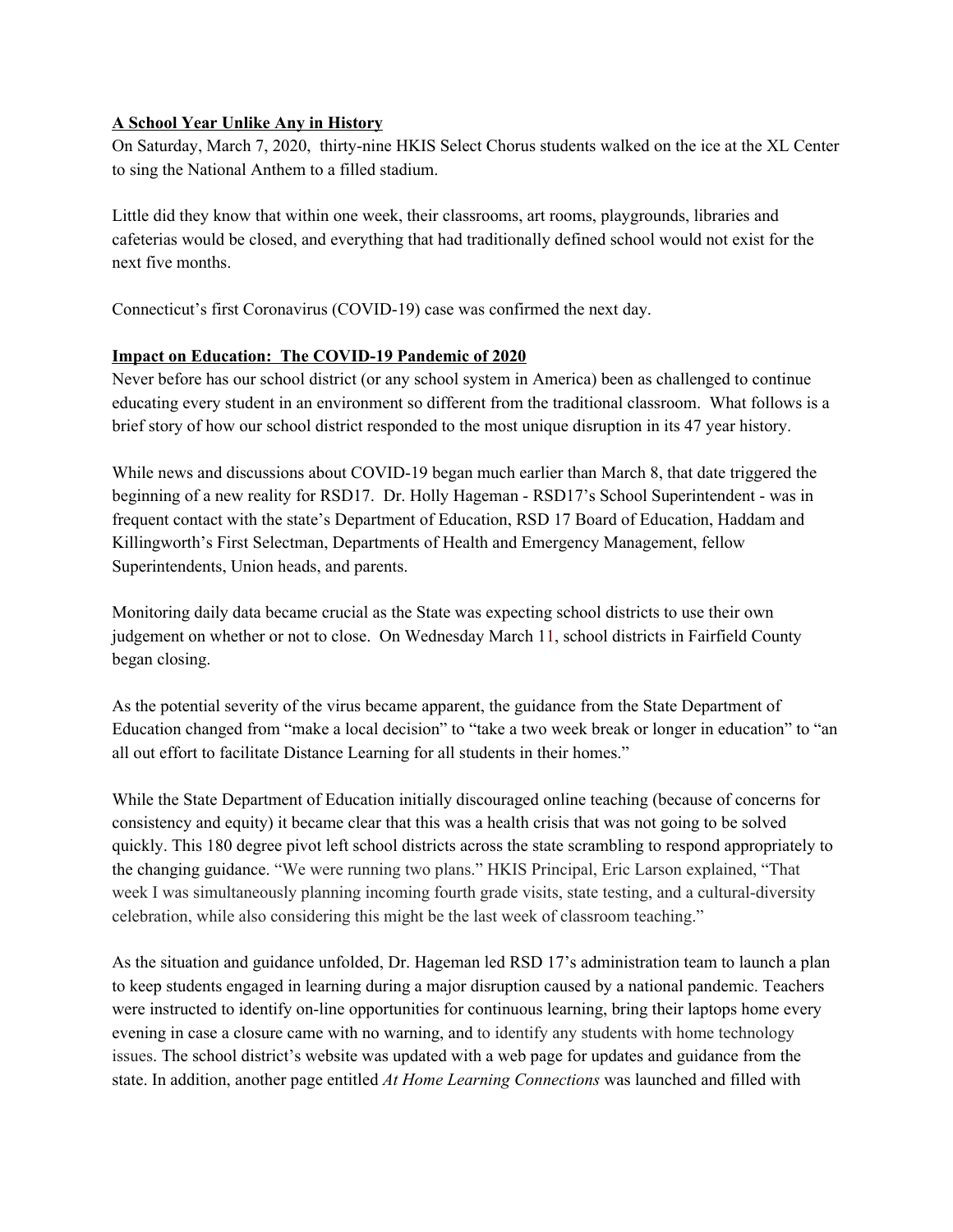relevant, grade level instructional materials and activities for students to access to stay on top of the material and skills they were learning in the classroom.

On Friday, March 13th, LEARN region school districts, including RSD 17, simultaneously announced school buildings would close the following day for at least two weeks. Dr. Hageman and her team immediately informed staff and parents. Teachers encouraged students to take home textbooks, schoolwork, and library books that could be helpful during the closure; computers were lent out, and the Learning Connections web page went live.

Director of Food Services, Sharon Shettleworth, immediately applied to the State for a special exemption to remain open throughout the closure and provide breakfast and lunch for any child in town under the age of 18 who needed meals. Over the course of the next three months, Sharon and her staff provided 90-120 HK children with two meals a day, five days a week.

The following Monday, when the CT Commissioner of Education pivoted on previous guidance and encouraged districts to begin providing continuity of learning for students indefinitely, the administration immediately began to develop guidelines for teacher-directed online learning. Through that week and the months that followed, collaboration would be one of the most essential elements for success. Staff relied on connections with each other and educators throughout the state to design guidelines, collaborate on objectives, and share ideas and resources. "Phase One" of Distance Learning was underway.

## **Distance Learning – Phase One**

RSD 17 had recently begun to use Google Classroom so that computer platform was familiar to educators and many students, but flipping classrooms from in-person to online required intensive training. Each school held ongoing virtual faculty meetings followed by small group meetings with coaches, library media specialists or tech team members to discuss where to begin, methods to deliver lessons and strategies to teach in this new way. Teachers set up classrooms through Google for each class they taught, and students were expected to check for their assignments each day.

On Monday, March 23rd, school was "back in session," but it looked nothing like it had before. Principals recorded morning announcements and teachers posted daily assignments to their Google Classrooms by 9:00 a.m. every day. Students navigated classrooms not through hallways, but through websites and teacher's recorded and live lessons. Working from home in a new world of education meant a challenge for everyone. Teachers were providing instructional assignments while learning new platforms, collaborating with each other and helping parents and students navigate this new domain.

Parents found themselves in the role of assisting their children, organizing, managing and navigating the platforms for younger students. Older students were better able to self-navigate. As it became apparent this teaching method would continue for longer than a few weeks, more computers were loaned out as families working from home at the same time realized they could no longer share computers throughout the household. The District ended up lending out 289 computers to HK families.

## **Distance Learning – Phase Two**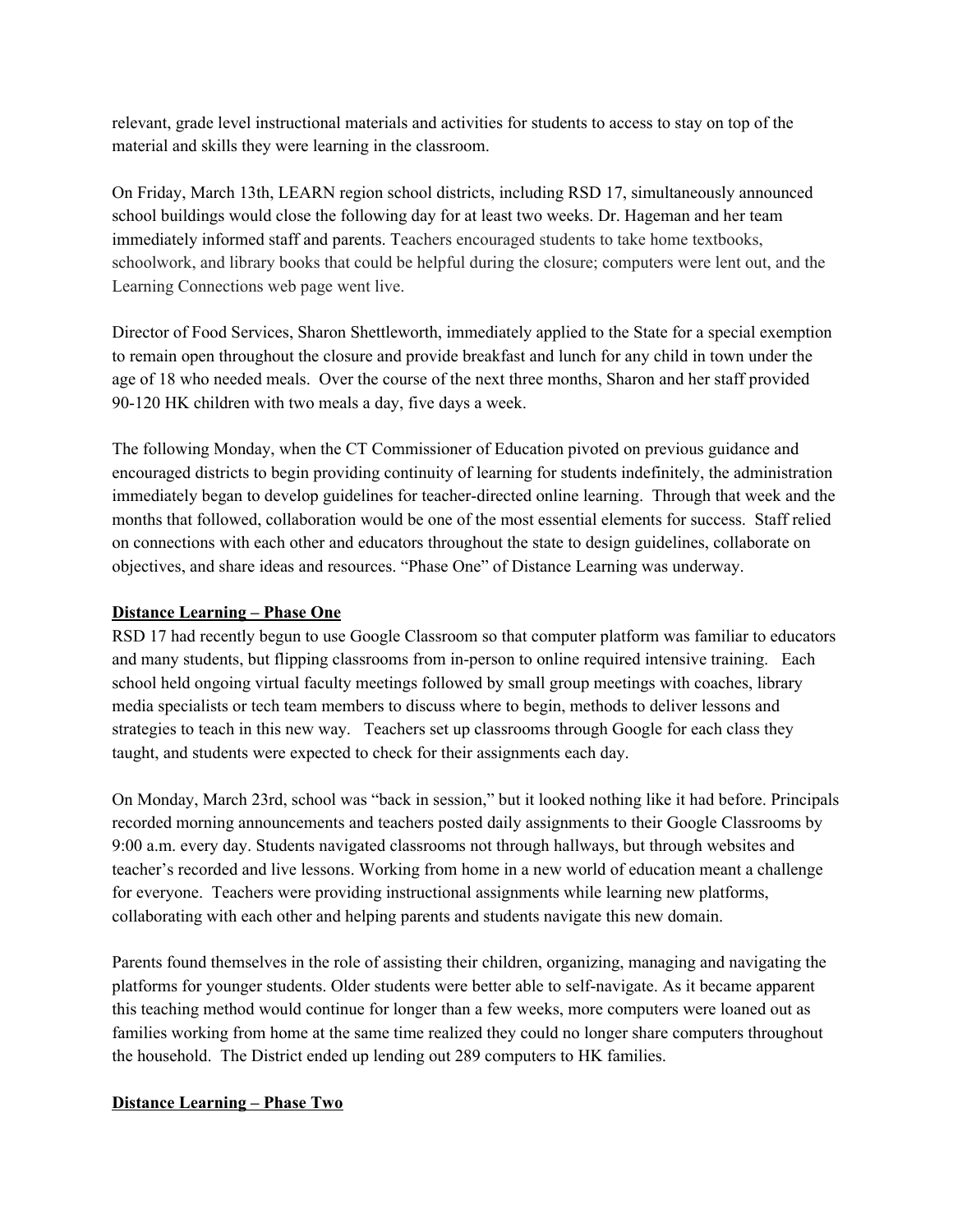By mid-April, RSD 17 had entered "Phase Two" of Distance Learning from online assignments to teacher-directed learning through increased live interactions and refined recorded lessons. Teachers scheduled daily or weekly video conferences for small groups or whole classes to meet and learn together. Connecting again with their friends and teachers helped students socially, emotionally, and cognitively. Curriculum Coordinator Heather Rigatti remembers, "During this time, educators worked hard to build community whether gathering for a morning meeting, having small group office hours, participating in the Principal's Google Classroom or connecting one-on-one for a counseling session."

Throughout the fourteen weeks of Distance Learning, the well-being of all students was on everybody's mind. Starting the first day of closure, KES Principal Dennis Reed sent recordings of himself reading books to the students. HKMS Principal Dolores Bates and BES Principal Brienne Whidden wrote personalized postcards to each of their students. Principal Larson completed challenges sent in from his students from drawing a pug to performing trick basketball shots. Schools held "Spirit Weeks" encouraging students to dress to the theme and share pictures of themselves with their classes. Physically-distanced home visits from teachers included book drops in mailboxes, computer deliveries, and prize pizzas left on porches. Teachers orchestrated scavenger hunts through video conferences with candy prizes delivered to mailboxes. Younger students had the day off to participate in an at-home Field Day with their families. Food Services staff included special treats such as cookies, stickers, and frisbees in the meals they handed out. And teachers and students sent digital letters back and forth to each other through video compilations sharing pictures of themselves holding signs with positive messages. HKMS & HKIS staff even recorded a performance of the dance from *High School Musical's* "We're All In This Together" which was shared to students on the first day back from April vacation.

The school year ended on June 15th and schools found ways to celebrate the milestones together, if still apart, including Ringing Out ceremonies (virtually) and "Reverse Parades". HKMS 8th graders were driven through a balloon arch to receive their promotion certificate as teachers in the parking lot cheered them on. And the HKHS Class of 2020 celebrated their Diploma Day unlike any in history, with a drive through ceremony. With teachers cheering, a DJ, and signs for each Senior lining the drive, the Seniors exited their cars dressed in their caps, gowns and HK facemasks, to cross the stage as their name was announced to receive their diploma and turn their tassel. Principal Hayward and her team worked with students to plan an in-person Graduation Ceremony, meeting all social distancing and group size parameters, on July 17th.

Suzanne Sack, RSD 17 Board of Education Chair, said "it was the talent and commitment of our entire staff and community that allowed us to provide learning opportunities for kids these last months. Without exception, everyone was pushed from their comfort zone and asked to do what they have never done before. We are so very grateful for everyone's efforts, patience and commitment to our community's children."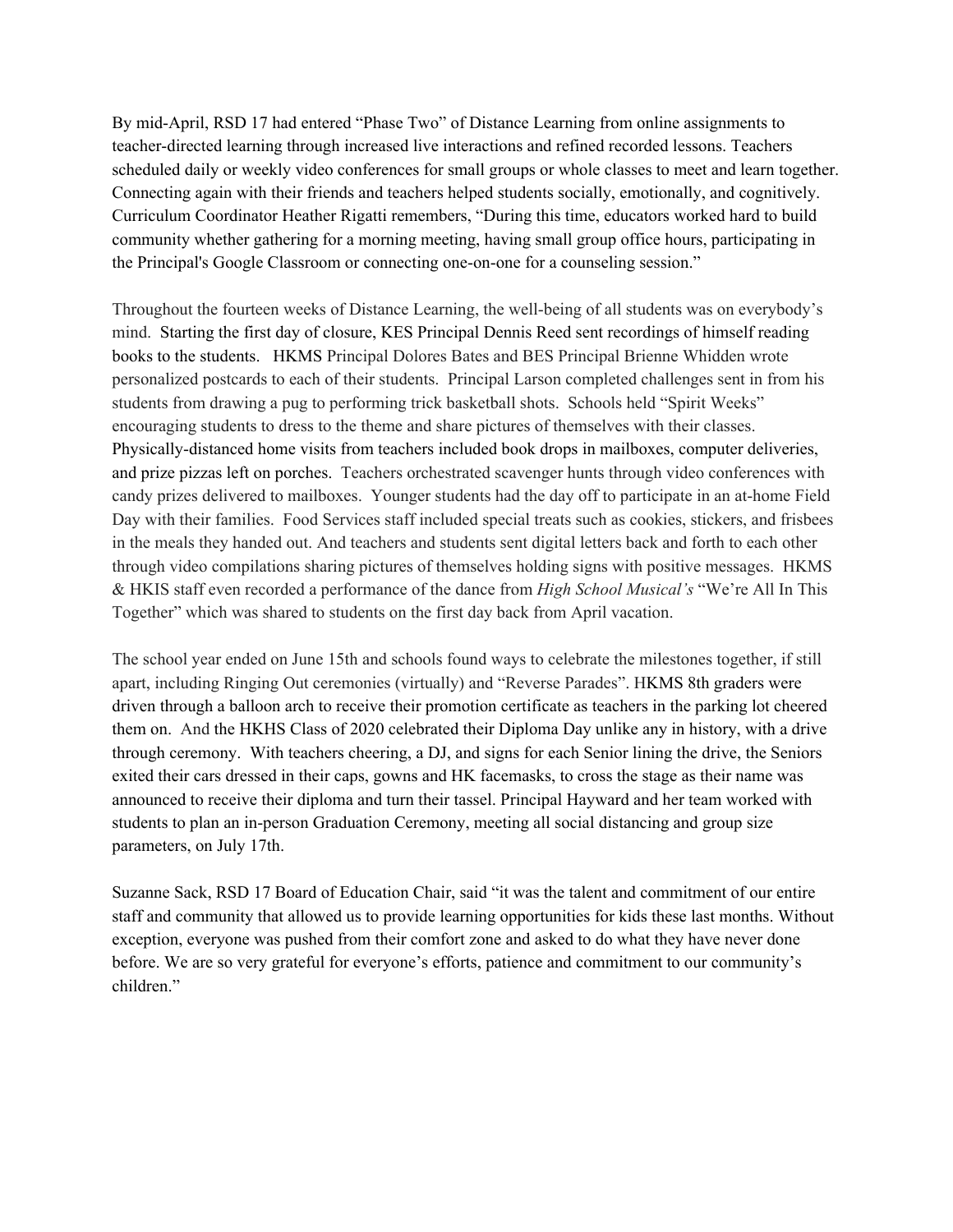

Burr Elementary Third Grade teachers

and staff held virtual faculty meetings through Google Meets. Google Meets was used for video conferencing live classroom lessons and meetings, small group

office hours and one-on-one check-ins between staff and students.



HKIS Teacher, Andree Pias, taught fifth-grade math with a program that showed her and the math lesson simultaneously. Various platforms were used by teachers to

"screencast", which is a digital video recording of the computer screen and audio narration at the same time.